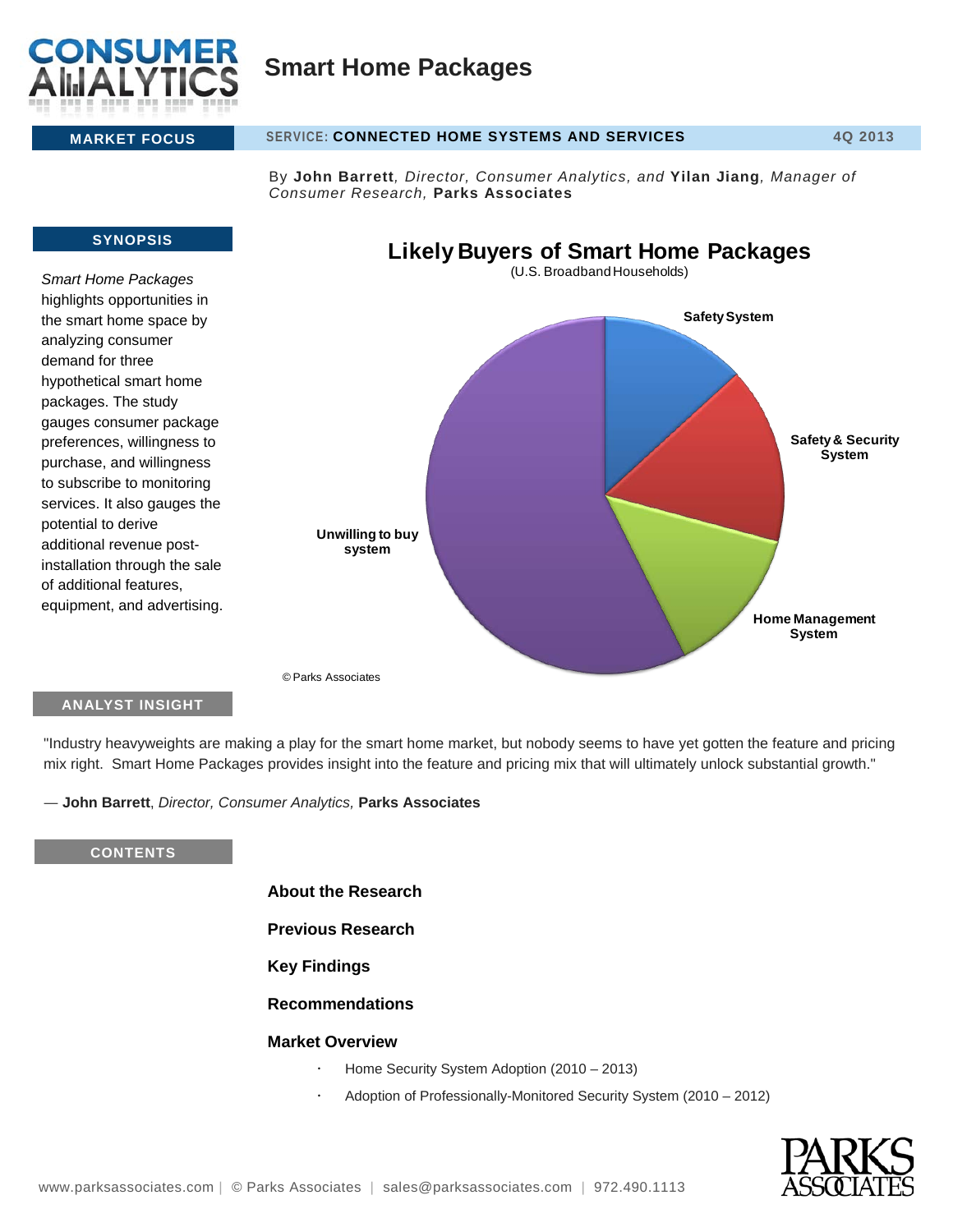

# **MARKET FOCUS SERVICE: CONNECTED HOME SYSTEMS AND SERVICES 4Q 2013**

## **CONTENTS**

- Professional-Monitoring Security Service Provider (2011 2013)
- Average Monthly Professionally-Monitored Service Cost (2011 2013)
- Intention to Acquire a Home Security System by Home Ownership (2011 2013)
- Reasons for Acquiring a Home Security System (Q1/13)
- Telecom Service Providers
- Cable Service Providers

# **Demand for Smart Home Packages**

- Appeal of Smart Home Equipment (Q4/13)
- All respondents were presented three hypothetical smart home packages.
- Appeal of Smart Home Packages (Q4/13)
- Total Number of Appealing Smart Home Packages (Q4/13)
- Appealing Smart Home Packages by # of Appealing Packages (Q4/13)
- Preferred Smart Home Package (Q4/13)
- Preferred Smart Home Package by Age (Q4/13)
- Respondents were presented price points for each of the three packages.
- Preferred Smart Home Package with Pricing Shown (Q4/13)
- Preferred Smart Home Package with Pricing Shown by Age (Q4/13)
- Likelihood of Purchasing Smart Home Package (Q4/13)
- Likely Buyers of Smart Home Packages (Q4/13)

### **Profile of Likely Smart Home Package Buyers**

- Likely Buyers: Preferred Smart Home Package (Q4/13)
- % Likely to Buy Smart Home Packages by Age (Q4/13)
- % Likely to Buy Smart Home Packages by Income (Q4/13)
- Likely Buyers of Smart Home Packages and Income (Q4/13)
- Demographic Profile of Those Likely to Purchase Smart Home Packages (Q4/13)
- Housing Profile of Those Likely to Purchase Smart Home Packages (Q4/13)
- Likely Buyers of Smart Home Packages and Homeownership (Q4/13)
- Preferred Smart Home Package with Pricing Shown by Security System Ownership (Q4/13)
- Preferred Smart Home Package with Pricing Shown & Home Security System Ownership (Q4/13)
- Likely Buyers of Smart Home Packages and Security System Ownership (Q4/13)
- Interest in Purchasing Smart Home System by Internet Provider (Q4/13)

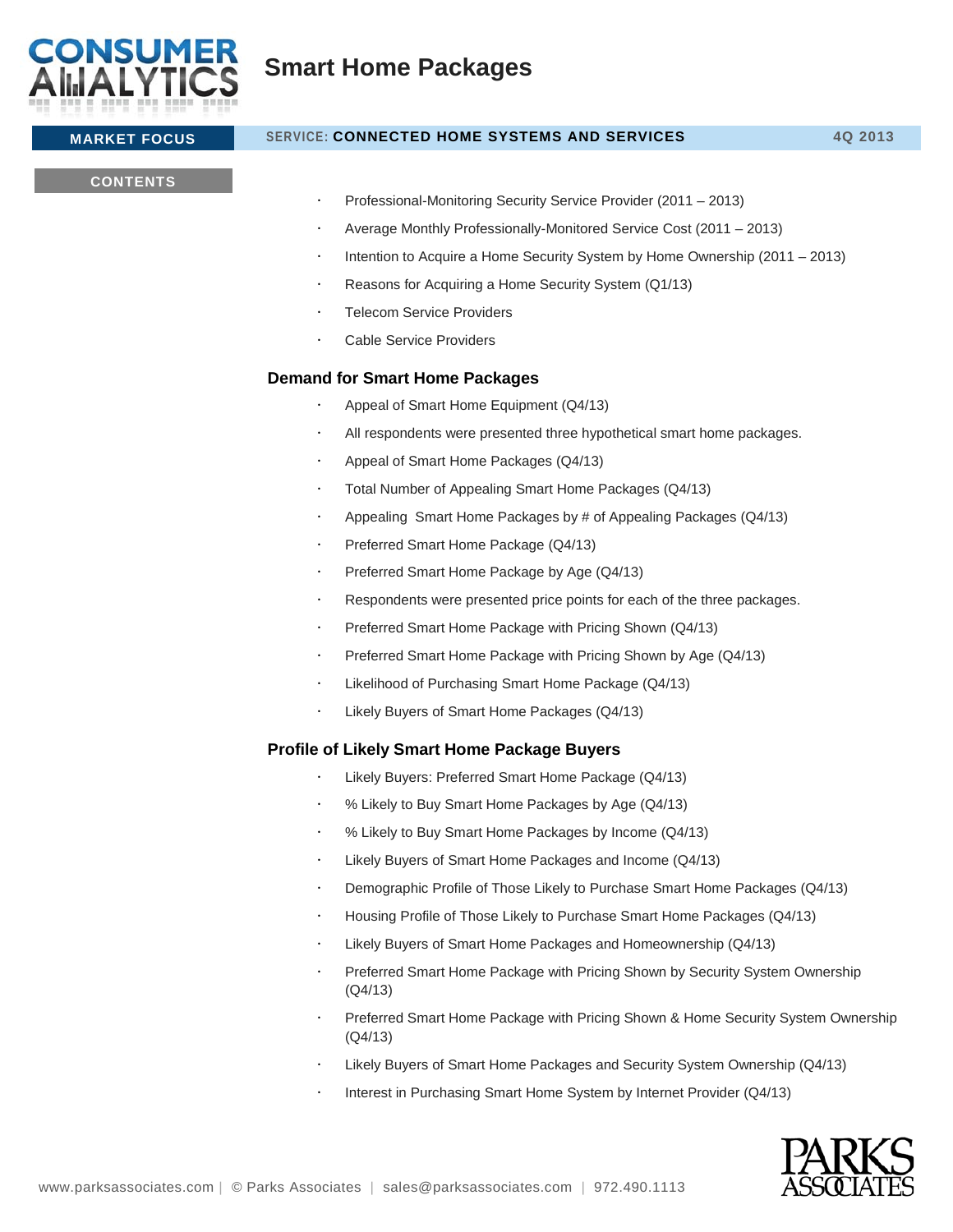

# **Smart Home Packages**

### **MARKET FOCUS SERVICE: CONNECTED HOME SYSTEMS AND SERVICES 4Q 2013**

#### **CONTENTS**

#### **Professional Smart Home Services**

- Respondents were presented with one of three professional smart home services.
- Willingness to Subscribe to Professional Smart Home Service (Q4/13)
- Willingness to Buy Smart Home Package & Subscribe to Service (Q4/13)
- Preferred Smart Home Package and Willingness to Subscribe to Smart Home Service (Q4/13)
- Respondents were presented with a subsidized model for their preferred smart home package.
- Impact of Subsidization on Smart Home Demand (Q4/13)
- Likely Smart Home Buyers: Impact of Subsidization on Demand (Q4/13)
- Likely Smart Home Service Subscribers: Impact of Subsidization on Demand (Q4/13)
- Respondents were presented with smart home packages bundled with professional monitoring service.
- Impact of Bundled Service on Smart Home Demand (Q4/13)
- Likely Smart Home Buyers: Impact of Bundled Service on Demand (Q4/13)
- Likely Smart Home Service Subscribers: Impact of Bundled Service on Smart Home Demand (Q4/13)
- Options for Waiving Monthly Smart Home Service Fee (Q4/13)
- Likely Smart Home Buyers: Options for Waiving Monthly Services (Q4/13)
- Likely Smart Home Buyers: In-App Purchases (Q4/13)

#### **Drivers, Inhibitors & Preferences:**

- Reason for Not Purchasing Smart Home System by Preferred Package (Q4/13)
- Reason for Not Purchasing Smart Home by Income (Q4/13)
- Reasons for Purchasing Smart Home System (Q4/13)
- Willingness to Purchase Smart Home System and Panic Button Appeal (Q4/13)
- Preference for Equipment Package vs. Stand-Alone Device (Q4/13)
- First Choice of Smart Home Provider (Q4/13)

### **Additional Research from Parks Associates**